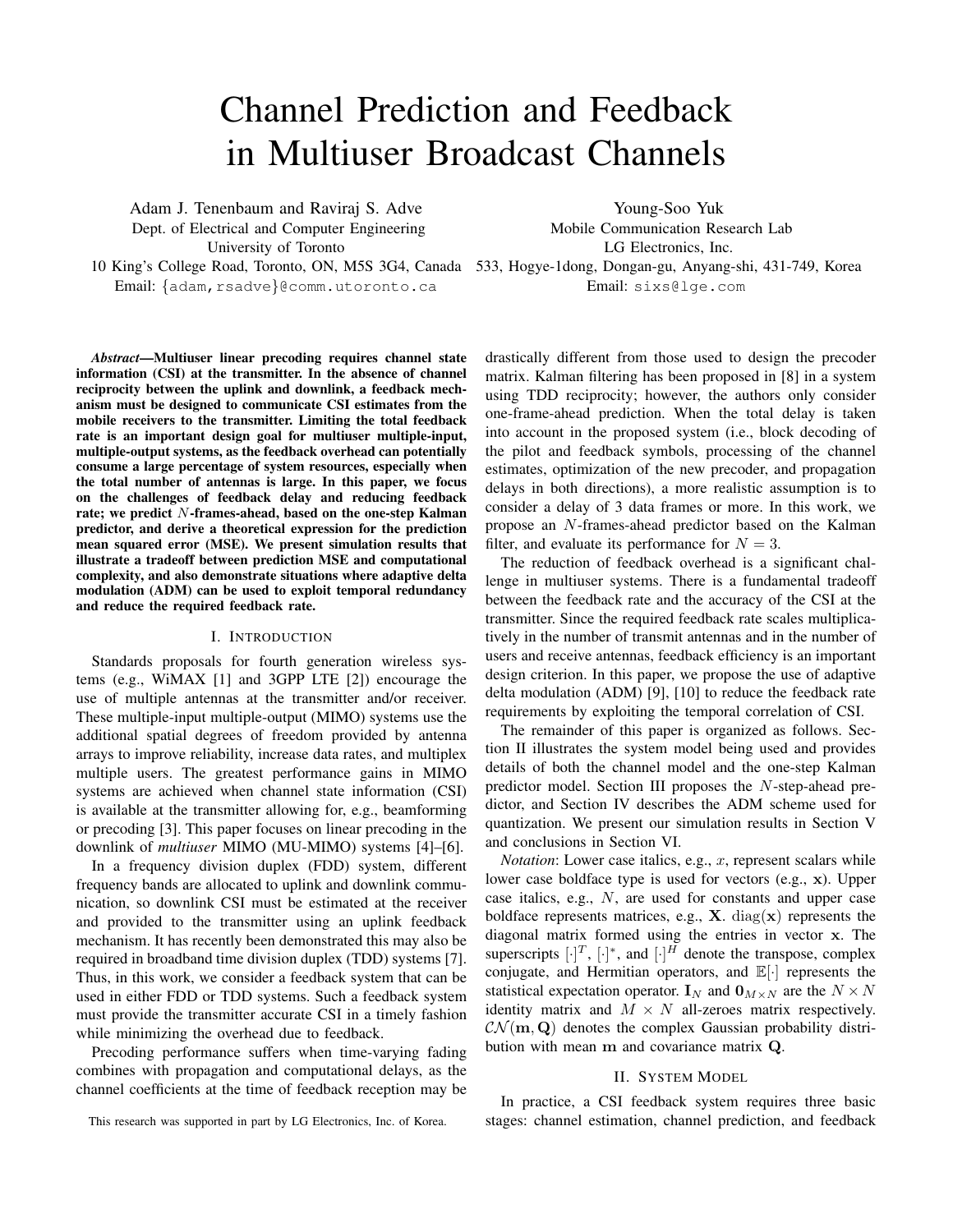TABLE I CHANNEL PARAMETERS

| <b>Parameter</b>                   | Value (units)              |
|------------------------------------|----------------------------|
| Carrier frequency $(f_c)$          | $2.3$ GHz                  |
| Channel sampling rate $(f_s)$      | 200 Hz                     |
| Frame duration $(T_{fr})$          | $5 \text{ ms}$             |
| Max. feedback $+$ processing delay | $15 \text{ ms}$ (3 frames) |
| Mobile velocity $(v)$              | $3 \text{ km/h}$           |
| Maximum Doppler frequency $(f_D)$  | 64 Hz                      |

quantization. In this paper, we focus only on prediction and quantization, and assume that perfect channel estimates are available to each mobile receiver.

#### *A. Channel Model*

We consider the prediction and feedback of spatially uncorrelated slow-fading Rayleigh channels generated by a modified version of Jakes' fading model [11]. Channel parameters (specified in Table I) are selected to represent typical values for a WiMAX system based on the IEEE 802.16e standard [1] and the ITU Pedestrian-A model.

The discrete time fading channel sequence  $h(n)$  models a channel with maximum Doppler frequency  $f_D$  and sampling period  $T_{fr}$ , which has autocorrelation  $R(k)$  at lag k,

$$
R(k) = \mathbb{E}[h(n)h(n-k)^*] = J_0(2\pi f_D k T_{fr}), \quad (1)
$$

where  $J_0(\cdot)$  is the order-zero Bessel function of the first kind.

We assume that the Rayleigh fading channels can be modeled by an order  $U$  autoregressive  $(AR)$  process; i.e.,

$$
h(n) = \sum_{k=1}^{U} a_k h(n-k) + v(n)
$$
 (2)

and the process noise  $v(n) \sim \mathcal{CN}(0, \sigma_p^2)$ . The AR coefficients  $a_k$  are determined by solving the set of  $U \times U$  Yule-Walker equations [12],  $\mathbf{a} = \mathbf{R}^{-1}\mathbf{v}$ , where

$$
\mathbf{a} = \begin{bmatrix} a_1 & a_2 & \cdots & a_U \end{bmatrix}^T, \n\mathbf{R} = \begin{bmatrix} R(0) & R(-1) & \cdots & R(-U+1) \\ R(1) & R(0) & \cdots & R(-U+2) \\ \vdots & \vdots & \ddots & \vdots \\ R(U-1) & R(U-2) & \cdots & R(0)] \end{bmatrix}, \n\mathbf{v} = \begin{bmatrix} R(1) & R(2) & \cdots & R(U) \end{bmatrix}^T.
$$

#### *B. Kalman Filter*

In order to predict the channel, we first formulate the one-step-ahead Kalman predictor [13]. The system uses the following model to describe the evolution of the state  $x_n$  of a single scalar channel coefficient (as described in (2)), and the corresponding measurement  $z_n$ ,

$$
\mathbf{x}_n = \mathbf{A}\mathbf{x}_{n-1} + \mathbf{v}_n
$$
  
\n
$$
z_n = \mathbf{C}\mathbf{x}_n + w_n,
$$
\n(3)

with state transition matrix  $A$  and measurement matrix  $C$ :

$$
\mathbf{A} = \begin{bmatrix} a_1 & a_2 & \cdots & a_{U-1} & a_U \\ 1 & 0 & \cdots & 0 & 0 \\ 0 & 1 & \cdots & 0 & 0 \\ \vdots & \vdots & \ddots & 0 & 0 \\ 0 & 0 & \cdots & 1 & 0 \end{bmatrix}
$$
  

$$
\mathbf{C} = \begin{bmatrix} 1 & 0 & \cdots & 0 & 0 \end{bmatrix}.
$$
 (4)

The temporally uncorrelated process and measurement noise are distributed as  $\mathbf{v}_n \sim \mathcal{CN}(\mathbf{0}, \mathbf{Q}_p)$  and  $w_n \sim \mathcal{CN}(0, \sigma_o^2)$ , respectively, with  $\mathbf{Q}_p = \text{diag}\left( \begin{bmatrix} \sigma_p^2 & \mathbf{0}_{1 \times (U-1)} \end{bmatrix} \right)$ . Here, due to the assumption of perfect channel estimation,  $\sigma_o^2 = 0$ ; extensions of this work being considered include channel estimation error with non-zero  $\sigma_o^2$ . The time-update (prediction) equations and measurement (correction) equations are defined as follows, where the predicted and corrected forms of the state vector x and state covariance matrix  $P$  are indicated by the subscripts  $[\cdot]_{(n|n-1)}$  and  $[\cdot]_{(n|n)}$ , respectively:

$$
\mathbf{x}_{(n|n-1)} = \mathbf{A}\mathbf{x}_{(n-1|n-1)} \tag{5}
$$
\n
$$
\mathbf{P}_{(n|n-1)} = \mathbf{A}\mathbf{P}_{(n-1|n-1)}\mathbf{A}^{H} + \mathbf{Q}_{p}
$$
\n
$$
\mathbf{K}_{n} = \mathbf{P}_{(n|n-1)}\mathbf{C}^{H}(\mathbf{C}\mathbf{P}_{(n|n-1)}\mathbf{C}^{H} + \sigma_{o}^{2})^{-1}
$$
\n
$$
\mathbf{x}_{(n|n)} = \mathbf{x}_{(n|n-1)} + \mathbf{K}_{n}(z_{n} - \mathbf{C}\mathbf{x}_{(n|n-1)})
$$
\n
$$
\mathbf{P}_{(n|n)} = (\mathbf{I} - \mathbf{K}_{n}\mathbf{C})\mathbf{P}_{(n|n-1)}.
$$
\n(5)

We initialize the state vector and error covariance matrix as  $\mathbf{x}_{0|0} = \mathbf{0}_{U\times 1}$  and  $\mathbf{P}_{0|0} = \mathbf{I}_U$ .

# III. N-STEP AHEAD PREDICTION

#### *A. Generating the Channel Prediction*

By expanding the linear dynamic model in (3) for N subsequent time intervals, the state at time  $n + N$  can be written as

$$
\mathbf{x}_{n+N} = \mathbf{A}^N \mathbf{x}_n + \sum_{k=1}^N \mathbf{A}^{N-k} \mathbf{v}_{n+k}.
$$
 (6)

We form our *N*-step-ahead prediction of the Kalman state vector  $\hat{\mathbf{x}}_{(n+N|n)}$  based on the measurement corrected state  $\mathbf{x}_{(n|n)}$  at time *n* as

$$
\hat{\mathbf{x}}_{(n+N|n)} = \mathbb{E}[\mathbf{x}_{n+N}] = \mathbf{A}^N \mathbf{x}_{(n|n)}, \tag{7}
$$

and find the predicted channel coefficient  $\hat{h}(n + N)$  =  $\mathbf{C}\mathbf{x}_{(n+N|n)}$ . Obtaining the estimate in this manner is equivalent to performing  $N$  iterations of the Kalman filter by using only the time-update (prediction) steps without performing any of the measurement update (correction) steps.

#### *B. Prediction Error Analysis*

Given the assumption of error-free observations  $z_n$  of the channel at time *n*, it follows that  $x_{(n|n)} = x_n$ ; that is, the measurement corrected state is equal to the true state at time n. Thus, the N-step prediction error  $e<sub>N</sub>$  can be written as

$$
\mathbf{e}_N = \mathbf{x}_{n+N} - \hat{\mathbf{x}}_{(n+N|n)} = \sum_{k=1}^N \mathbf{A}^{N-k} \mathbf{v}_{n+k}.
$$
 (8)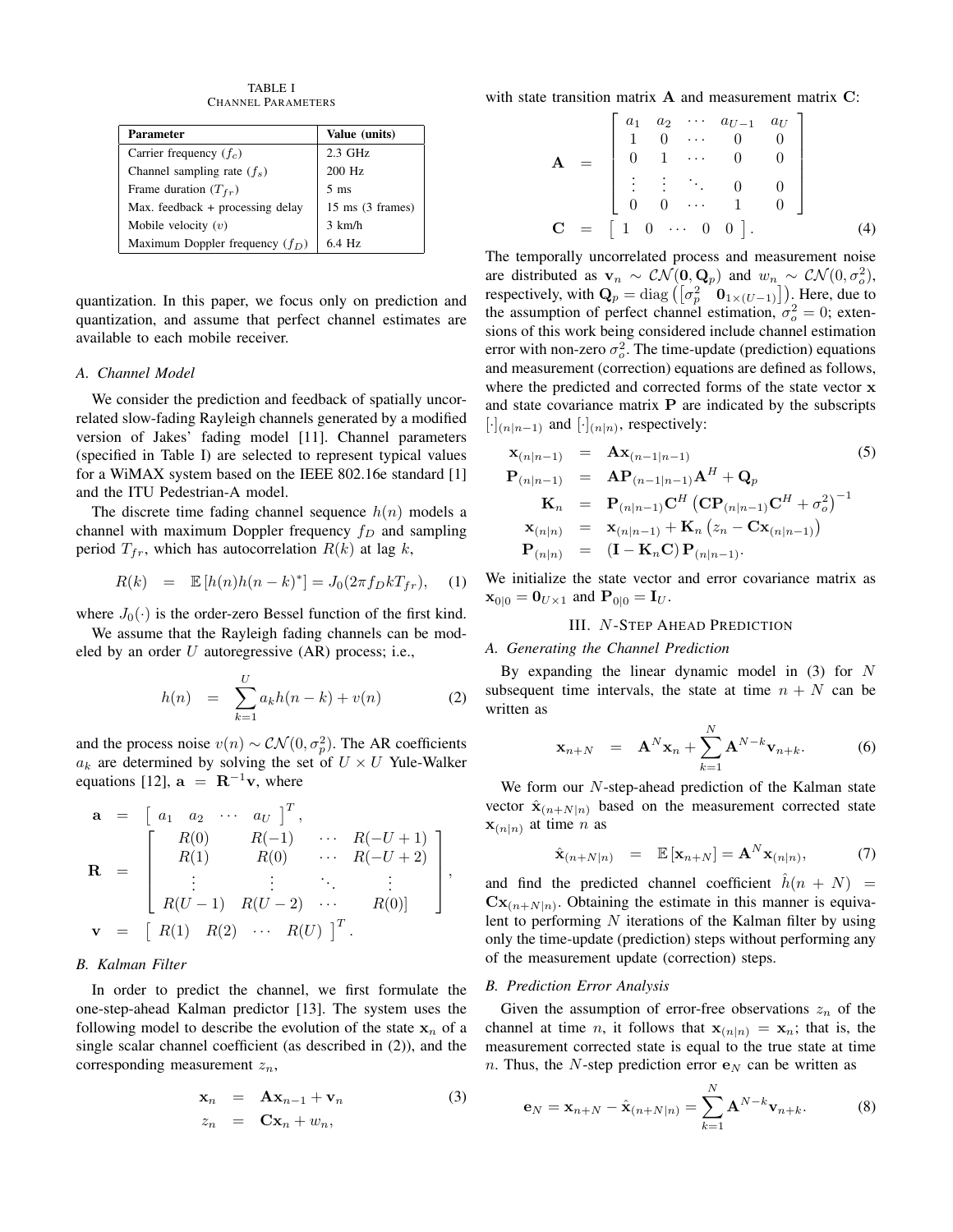It follows that the  $N$ -step prediction error covariance matrix  ${\bf P}_{(n+N|n)}$  is

$$
\mathbf{P}_{(n+N|n)} = \mathbb{E}\left[\mathbf{e}_N \mathbf{e}_N^H\right] = \sum_{k=1}^N \mathbf{A}^{N-k} \mathbf{Q}_p \left(\mathbf{A}^{N-k}\right)^H, \quad (9)
$$

since the noise vectors  $v_k$  are temporally uncorrelated. The N-step prediction MSE for the estimate  $h(n + N)$  is the first (top-left) entry in this matrix.

## IV. ADAPTIVE DELTA MODULATION

Delta modulation can be employed effectively in systems using oversampling; in the slow-fading system under investigation, the oversampling rate is equivalent to the inverse of the normalized Doppler rate,  $1/(f_D \cdot T_{fr})$ . Slow fading occurs at the proposed pedestrian velocities (e.g.,  $v \approx 3$  km/h), resulting in an oversampling factor of approximately 30.

In the proposed system, we have considered the use of constant factor adaptive delta modulation (CF-ADM) with one-bit memory, as was first described in [9] and has been recently used in [10]. This method of delta modulation uses an individual delta modulator to track each of the real and imaginary parts of each channel coefficient; thus, two bits of feedback per antenna path are transmitted per feedback period. The step size of the delta modulator is adapted according to a simple heuristic that depends only on the values of the current feedback bit  $b(n)$  and its previous value  $b(n - 1)$ . When both bits are identical, the step size is increased by a multiplicative factor  $\alpha$ ; if they differ, the step size is decreased by the inverse factor  $1/\alpha$ . This method for scaling step sizes allows for both rapid tracking when the channel is changing relatively quickly and for convergence to the true value when the channel response is changing slowly.

## V. SIMULATION RESULTS

In this section, we present simulation results to illustrate the performance of the proposed prediction and quantization mechanisms for channel feedback in the system with an  $N = 3$ frame feedback delay. For each value of user velocity  $v$ and AR order U, the process noise variance  $\sigma_p^2$  is estimated based on the comparison of 2000 channel samples to their corresponding AR models. Simulation results are averaged over 1000 realizations of a slow-fading Rayleigh channel, which is generated according to the modified Jakes' model of [11]; we discard the first 100 predictions to allow the Kalman filter to converge to a steady-state solution. The simulated data points are then generated by averaging over the subsequent 400 predictions.

Figure 1 compares the simulated prediction MSE to the theoretical expression derived in (9). We are able to draw several conclusions from this figure. First, we see that the theoretical expression of (9) is not an exact match to the simulated prediction MSE; this difference may be attributed to the fact that the AR process does not accurately model the bandlimited power spectral density of the Rayleigh fading channel [14]. Nonetheless, the approximation is good enough to allow for effective prediction and the consistent difference



Fig. 1. Prediction MSE vs. velocity  $v$  and AR order  $U$ 



Fig. 2. Delta modulation vs. direct quantization

between the theoretical and simulated MSE suggests that the theoretical MSE expression can be used for system design. It is evident that the use of an order  $U = 2$  AR model (as proposed in [8]) may be insufficient when  $N > 1$  and/or at higher velocities. Furthermore, this figure suggests that Kalman prediction is effective at the target ITU Pedestrian A velocity of 3 km/h, and demonstrates a tradeoff between prediction MSE and computational complexity (i.e., AR order). Finally, this figure illustrates that increasing the AR model order does not decrease prediction MSE above a threshold velocity (approximately 20 km/h, or a normalized Doppler rate of 0.21). At these higher velocities, such feedback schemes may not be feasible, and system designers may wish to revert to open loop techniques that are able to operate effectively in the absence of CSI.

Figure 2 illustrates the performance of the combined predictor/quantizer employing delta modulation (1 bit / real channel